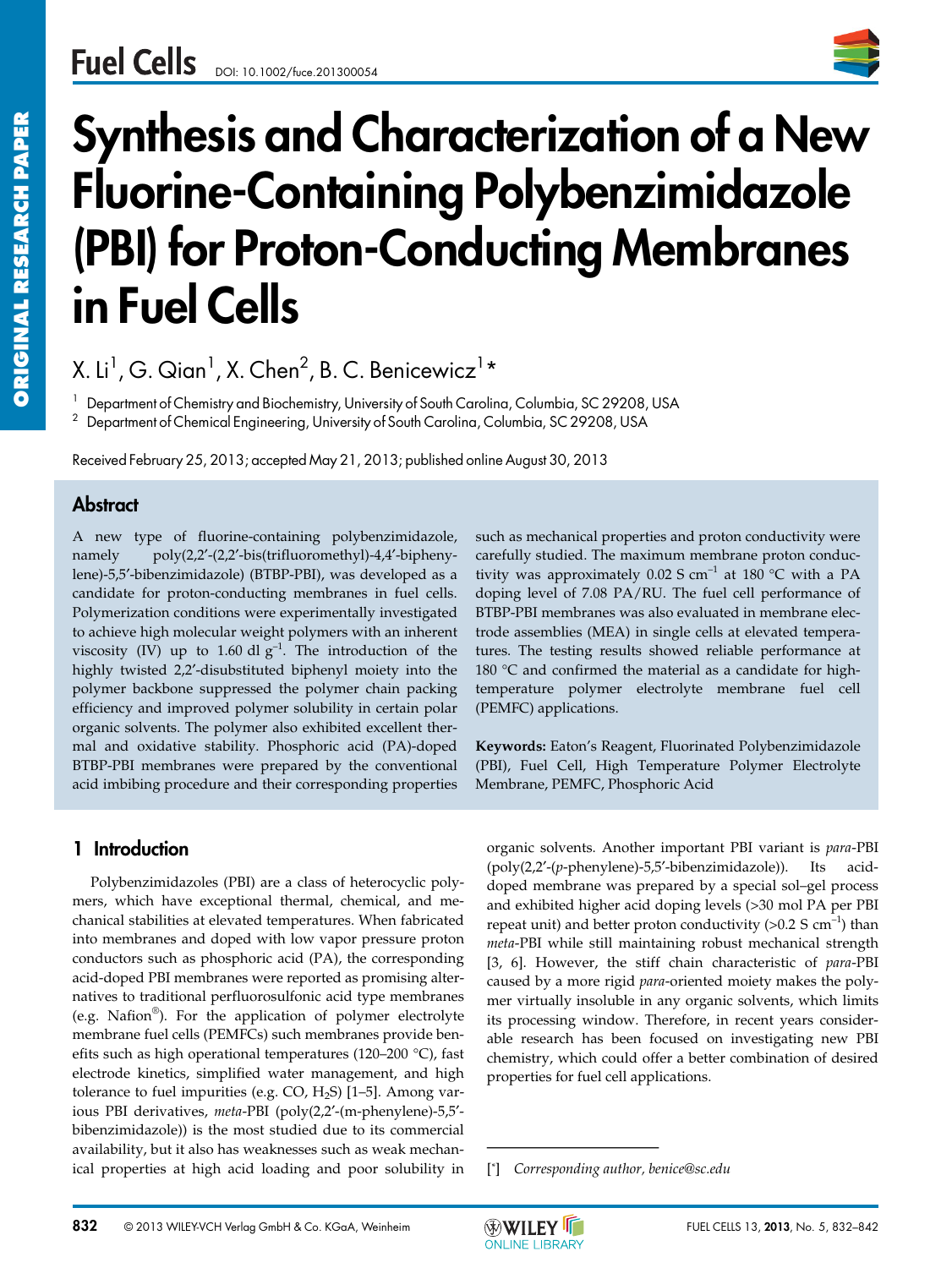One effective way to improve the performance of polymers is to introduce fluorine or fluorine-containing groups (e.g. trifluoromethyl group  $(-CF_3)$  into the polymer structure [7, 8]. This strategy has been widely used in the structural modifications of high-performance polymers such as polyimides, polyamides and poly(arylene ether)s and the respective polymers show good solubility in organic solvents, low water uptake and dielectric properties, and high thermal and oxidative stability [9–13]. Some partially fluorinated PBIs such as 4F-PBI, 6F-PBI, and PFCB-PBI have already been synthesized and exhibited better solubility, thermal and oxidative stability than non-fluorinated PBIs [14–16]. When assessing novel fluorine-containing structures, a special group that had not been previously investigated was the 2,2′-bistrifluoromethyl-4,4′-biphenylene moiety. It is well known that the steric repulsion of trifluoromethyl groups at the 2 and 2′ position of the biphenyl group will force the nonplanarity of the two phenyl rings while simultaneously maintaining the rigid rod-like backbone [17]. This specific conformation was reported to be able to largely suppress the close chain packing of polymer backbones and improve the polymer's solubility and other properties [17–19]. In this work, a novel fluorine-containing PBI (BTBP-PBI) has been successfully synthesized from 3,3′,4,4′-tetraaminobiphenyl and 2,2′-bis(trifluoromethyl)-4,4′ biphenyldicarboxylic acid by solution polymerization in Eaton's reagent [20]. Polymerization conditions were investigated to achieve high molecular weight polymers. Commercial *meta*-PBI and partially fluorinated 6F-PBI containing similar functional groups  $(-CF_3)$  as BTBP-PBI were also synthesized in this work for detailed comparisons [14, 21]. All the polymers were fully characterized by FTIR, <sup>1</sup>H NMR, <sup>19</sup>F NMR, TGA, WAXS and other techniques. PA-doped PBI membranes were prepared *via* traditional PA imbibing procedures and the acid doping behavior, mechanical properties, and proton conductivity of the membrane were studied. The PBI membranes were also fabricated into membrane electrode assemblies (MEA) and tested under various conditions to evaluate its fuel cell performance.

# **2 Experimental Methods**

#### *2.1 Materials*

2,2′-Bis(trifluoromethyl)benzidine (98.5%) was purchased from Akron Polymer Systems. 3,3′,4,4′-Tetraaminobiphenyl (TAB, polymer grade, ∼97.5%) was donated by Celanese Ventures, GmbH (now, BASF Fuel Cell). Polyphosphoric acid (PPA, 115%) was purchased from Aldrich Chemical Co. All other reagents (e.g. sodium cyanide, sodium nitrite, copper cyanide, etc.) and solvents (e.g. *N*,*N*-dimethylacetamide, 1-methyl-2-pyrrolidinone, ammonium hydroxide, etc.) were purchased from Fisher Scientific. Unless otherwise specified, all chemicals were used without further purification.

#### *2.2 Monomer and Polymer Synthesis*

#### *2.2.1 Synthesis of 2,2*′*-Bis(trifluoromethyl)-4,4*′ *biphenyldicarbonitrile (2)*

To a 500 ml round-bottom flask, 2,2′-bis(trifluoromethyl) benzidine (16.012 g, 50 mmol), hydrochloric acid (41.6 ml, 12.1 M), and water (100 ml) were added. The mixture was then heated at approximately 100 °C for 20–30 min until the solution became clear and developed a light orange color. The following operations were all conducted in an ice bath (0–5 °C) unless otherwise noted. A solution of sodium nitrite (8.624 g, 125 mmol) in 100 ml water was added dropwise to the above-mentioned ammonium salt solution to obtain an orange color solution. The reaction mixture was stirred for 1 h, and then neutralized by sodium bicarbonate solution until pH was 7. To a 500 ml beaker, copper cyanide (11.195 g, 125 mmol), sodium cyanide (18.378 g, 375 mmol), and water (100 ml) were added to obtain a clear solution. The diazonium salt solution was then gradually added to the cyanating reagent solution with vigorous mechanical stirring. The light brown precipitate that formed was collected by filtration and sublimated under vacuum at 130 °C to obtain white crystals  $(4.901 \text{ g}, \text{ yield } 25.6\%).$ <sup>1</sup>H NMR  $(400 \text{ Hz}, \text{ DMSO-d}_6)$ : 7.684 $(d, \text{ s})$  $J = 8$ , 2H, Ar–**H**), 8.262 (dd,  $J_{1,2} = J_{3,4} = 1.6$ ,  $J_{1,3} = J_{2,4} = 8$ , 2H, Ar–**H**), and 8.494 (d, *J* = 1.2, 2H, Ar–**H**). 13C NMR (400 Hz, DMSO-d6): 113.379, 117.590, 121.779, 124.504, 130.913, 132.912, 136.157, 140.192. Elemental Analysis for  $C_{16}H_6N_2F_6$ : C, 56.48; H, 1.78; N, 8.23; F, 33.50. Found: C, 56.49; H, 1.70; N, 8.23; F, 33.13.

#### *2.2.2 Synthesis of 2,2*′*-Bis(trifluoromethyl)-4,4*′ *biphenyldicarboxylic Acid (3)*

The dicarboxylic acid was synthesized following the procedures in the literature [22]. To a 100 ml round-bottom flask, 2,2′-bis(trifluoromethyl)-4,4′-biphenyldicarbonitrile (2.722 g, 8 mmol), potassium hydroxide (2.016 g, 36 mmol), ethylene glycol (18 ml) and water (1 ml) were added. The mixture was heated to reflux overnight. After refluxing, vacuum distillation was performed to the light yellow solution to remove some solvent (>10 ml). When the solution was cooled to room temperature, the white precipitate formed was collected by filtration and then dissolved in approximately 250 ml water. The solution was filtered again to remove undissolved byproduct and acidified by concentrated hydrochloric acid (12 M) until pH=1. The white precipitate was collected by filtration and dried at 110 °C overnight to obtain the final product in 82.7% yield. <sup>1</sup> H NMR (400 Hz, DMSO-d6): 7.566 (d, *J* = 8, 2H, Ar–**H**), 8.240 (dd, *J*1,2 = *J*3,4 = 1.6, *J*1,3 = *J*2,4 = 8, 2H, Ar–**H**), 8.286 (d, *J* = 1.2, 2H, Ar–**H**), and 13.663 (b, 2H, COO**H**). 13C NMR (400 Hz, DMSO-d<sub>6</sub>): 122.378, 125.102, 126.894, 132.164, 132.525, 132.699, 140.411, 166.126. Elemental Analysis for  $C_{16}H_8O_4F_6$ : C, 50.81; H, 2.13; F, 30.14. Found: C, 50.71; H, 2.01; F, 29.86.

#### *2.2.3 Synthesis of PBI Polymers*

The general synthetic procedure of BTBP-PBI is described as follows. A 100 ml, three-necked, round-bottom flask was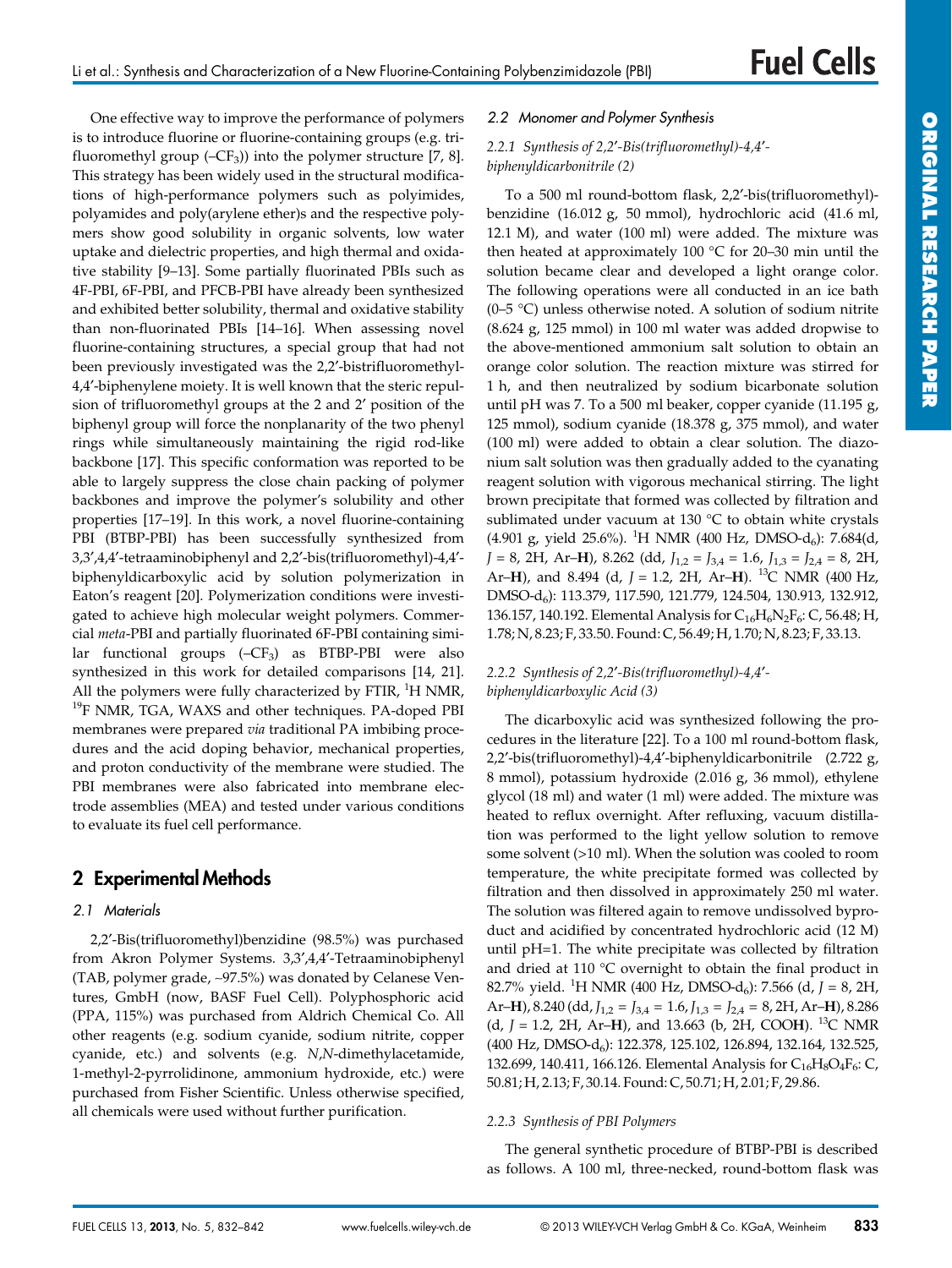# **Fuel Cells**

fitted with an overhead mechanical stirrer and nitrogen inlet and outlet. Eaton's reagent (PPMA, phosphorous pentoxide: methanesulfonic acid = 1: 10, w:w) was prepared according to the literature [20]. 2,2′-Bis(trifluoromethyl)-4,4′-biphenyldicarboxylic acid (1.135 g, 3 mmol) and TAB (0.643 g, 3 mmol) were added to the reactor in a nitrogen glove box, followed by the addition of 12–20 ml of PPMA. The reaction mixture was then stirred by the mechanical stirrer at 55 rpm and purged with slow nitrogen flow. The reaction temperature was controlled by a programmable temperature controller with ramp and soak capabilities. The typical final polymerization temperatures were  $140 \degree C$  for 30–40 h. As the reaction proceeded, the solution became more viscous and developed a dark brown color. At the end of the polymerization, the polymer solution was poured into water, pulverized, neutralized with ammonium hydroxide, and vacuum dried at 110 °C overnight to obtain the polymer powders. The general synthetic procedure of *meta*-PBI and 6F-PBI is similar as that of BTBP-PBI. The detailed polymerization conditions can be found in literature [14, 21].

#### *2.3 PA-Doped PBI Membrane Preparation*

To a 50 ml round bottom flask, BTBP-PBI powders (0.500 g) and *N*,*N*-dimethylacetamide (DMAc, 33 ml) were mixed and then refluxed (oil bath temperature 180 °C) for 2– 3 h until most polymers were dissolved. After refluxing, the undissolved or swollen polymers were removed by centrifugation at 5000 rpm for 0.5 h to obtain a clear PBI solution. Dense PBI films were prepared by solution casting under dry nitrogen atmosphere. The PBI solution was slowly poured onto a clean glass plate, which was taped with glass slides on each side to restrain the movement of solution. After casting, the wet-film was dried slowly under nitrogen at approximately 40 °C (hot-plate temperature) to remove most solvent. Then the film was transferred to the vacuum oven and heated at 110 °C overnight to obtain the PBI dense membranes. The PA-doped BTBP-PBI membrane was obtained by immersing the PBI dense membrane into PA solution with respective concentrations for more than 48 h. The PA-doped *meta*-PBI and 6F-PBI membranes were prepared following similar procedures.

#### *2.4 Characterization*

#### *2.4.1 Monomer and Polymer Characterization*

 $^{1}$ H NMR,  $^{13}$ C NMR, and  $^{19}$ F NMR spectra were recorded on a Varian Mercury 400 spectrometer. FTIR spectra were recorded on a PerkinElmer Spectrum 100 FT-IR spectrometer with a three-reflection diamond/ZnSe crystal. The inherent viscosities (IV's) of the polymer samples were measured with a Cannon Ubbelohde viscometer at a polymer concentration of 0.2 g dl<sup>-1</sup> in concentrated sulfuric acid (96 wt.%) at 30 °C. Thermogravimetric analysis (TGA) thermograms were obtained using TA Q5000 IR Thermogravimetric Analyzer at a heating rate of  $10^{\circ}$ C min<sup>-1</sup> under nitrogen flow  $(20 \text{ ml min}^{-1})$ . The solubility of PBIs was evaluated at ambient temperature. The PBI powders were mixed with respective solvent and shaken on a wrist action shaker for more than 48 h. Oxidative stability was studied based on dry polymer powders by Fenton's test. Fenton's reagent (20 ppm Fe(II) in  $3\%$  H<sub>2</sub>O<sub>2</sub>) is a very effective method to generate hydroxyl/peroxyl radicals. The polymer powders were predried in oven at 110 °C overnight and weighed. Then they were placed into Fenton's reagent at r.t. and 80 °C for 24 h. After that, the samples were filtered, washed with water and dried in the oven at 110 °C for 24 h to obtain the final weight.

#### *2.4.2 Membrane Characterization*

The wide-angle X-ray diffraction (WAXD) was measured on a Rigaku MiniFlexll Desktop X-ray Diffractometer with the Cu-Kalpha (lamda = 1.5419 anstrom) radiation. The data were recorded in the 2theta range from 3 to 45 degree at a rate of 2-degree per minute. The tensile properties of the BTBP-PBI membranes were measured by TA RSA III Solid Analyzer at a constant Hencky strain rate of  $0.001$  s<sup>-1</sup> at ambient temperature without external environment control. PBI specimens were cut according to ASTM D882 standard. The PA doping levels of PBI membranes were measured using a Metrohm 716 DMS Titrino Antomated Titrater with 0.01 M sodium hydroxide solution. The PA doping levels, X, were expressed as moles of PA per mole of PBI repeat unit (PA/ RU) and calculated using Eq. (1). The  $V_{\text{NaOH}}$  and  $C_{\text{NaOH}}$  are the volume and concentration of sodium hydroxide required for the neutralization to reach the first equivalent point (EP1). The *W*<sub>dry</sub> is the dry weight of polymer obtaining by drying the sample in oven at 110 °C overnight after titration.  $M_w$  is the molecular weight of the PBI repeat unit. Proton conductivities  $(\sigma)$  were measured through a four-probe AC impedance method using a Zahner IM6e electrochemical station with a frequency range from 1 Hz to 100 kHz and amplitude of 5 mV. A rectangular sample was cut from the membrane and placed in a polysulfone cell with four platinum electrodes. Both two outer electrodes and two inner electrodes were placed on opposite sides of the membrane to obtain through-plane membrane proton conductivity. A programmable oven was used to measure the proton conductivity at different temperatures and two conductivity runs were performed. In the first run, the temperature was raised to 180 °C to remove the water; in the second run, the data were collected for proton conductivity calculation according to the Eq. (2). The *D* is the distance between two inner electrodes. *W* and *T* stands for the width and thickness of the membrane, respectively. *R* is the impedance value measured.

$$
X = \frac{V_{\text{NaOH}} \times C_{\text{NaOH}} \times M_{\text{w}}}{W_{\text{dry}}}
$$
(1)

$$
\tau = \frac{D}{W \times T \times R} \tag{2}
$$

*r* -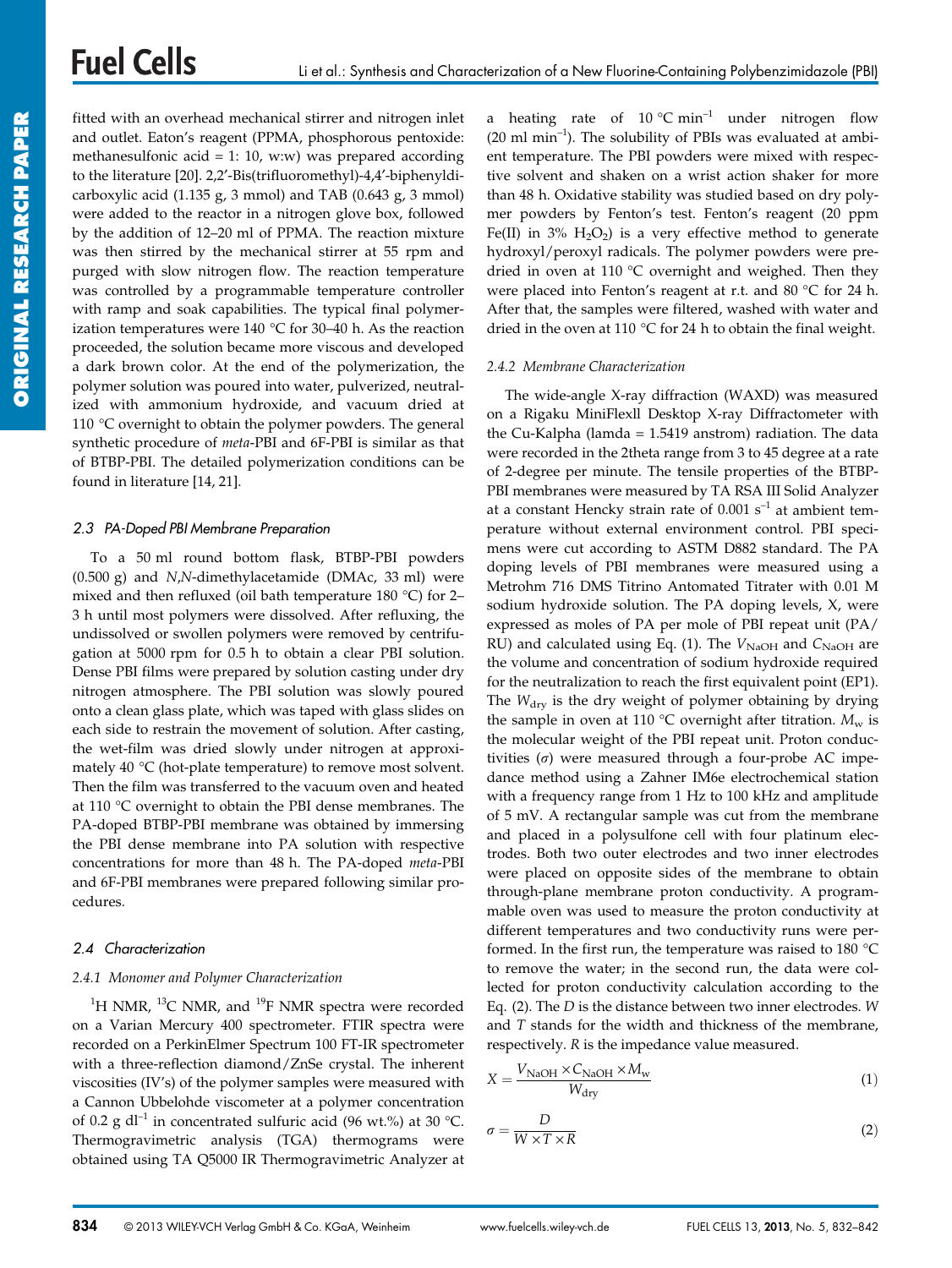#### *2.4.3 Membrane Electrode Assembly (MEA) Fabrication and Fuel Cell Testing*

The fuel cell gas diffusion electrodes with carbon cloth substrates and catalyst loading of 1.0 mg  $cm^{-2}$  (Anode: Pt; Cathode: Pt alloy) were acquired from BASF Fuel Cell, Inc. The MEA with an active area of  $10.15 \text{ cm}^2$  was fabricated by quickly dipping the respective PA-doped membranes (24 µm thickness) into 85% PA bath for 10–20 s, placing between an anode electrode and a cathode electrode, and then directly hot pressing without shim at 140 °C and 6 N cm<sup>-2</sup> for approximately 10 min. The MEA was then assembled into a single cell fuel cell testing hardware and the compression ratio of the MEA was controlled by gaskets to reach approximately 80–85%. Fuel cell performance testing was conducted by a commercial fuel cell testing station from Fuel Cell Technologies, Inc. Polarization curves were obtained from 120 °C to 180 °C with  $H_2/A$ ir and  $H_2/O_2$  as fuel/oxidant gases at a stoichiometric ratio of 1.2 and 2.0, respectively, without external humidification or back pressure.

# **3 Results and Discussion**

#### *3.1 Synthesis of 2,2*′*-bis(trifluoromethyl)-4,4*′ *biphenyldicarboxylic acid*

The synthesis of 2,2′-bis(trifluoromethyl)-4,4′-biphenyldicarboxylic acid (**3**) was reported previously [22–24]. In the reported synthetic schemes, the key step is the preparation of a dinitrile intermediate (**2**), namely 2,2′-bis(trifluoromethyl)- 4,4′-biphenyldicarbonitrile, by a metal-catalyzed aromatic coupling reaction. However, the preparation of the dinitrile precursor required multiple-step procedures and the coupling reaction provided relatively low yields and a large amount of by-products such as m-aminobenzotrifluoride, which could be caused by the existence of two strong electron-withdrawing groups  $(-CN, -CF_3)$  on a single reactant [24]. In this work, the synthesis of the diacid monomer was achieved through a simplified two-step method by using 2,2′ bis(trifluoromethyl)benzidine (**1**) as the starting material (Figure 1). Copper(I) cyanide was employed initially as the Sandmeyer cyanating reagent to transform the diamine to dinitrile but only gave a very low yield (15.2%). Therefore, a tetrahe-



Fig. 1 Synthesis of 2,2′-bis(trifluoromethyl)-4,4′-biphenyldicarboxylic acid. the structures of PBIs are shown in Figure 4.

dral copper-cyano complex  $(Na_3[Cu(CN)_4])$  was introduced and moderately improved the yield to 25.6% [25]. The reason for the low reaction yield is not clear and under further investigation. Hydrolysis of dinitrile to the diacid was accomplished readily in a high yield (82.7%).

#### *3.2 Synthesis of PBI Polymers*

There are several strategies for the synthesis of PBI polymers such as melt polymerization and solution polymerization. A two-stage melt-solid polymerization method is currently applied for the production of commercially available *meta*-PBI. Another important synthetic approach is by solution polymerization in polyphosphoric acid (PPA). It is more favored for laboratory-scale study since it can be used as both solvent and condensation reagent and often produces high molecular weight polymers. Therefore, the solution polymerization of BTBP-PBI in PPA was also investigated early in this study. The diacid monomer exhibited good solubility in PPA at elevated temperatures. However, as the temperature rose to approximately 170 °C, the polymer solution turned into a gel-like mass within a few minutes, which could be caused by cross-linking of polymer. As partial evidence, the product could not be fully dissolved in concentrated sulfuric acid to obtain IV's *via* our standard methods.

Eaton's reagent (PPMA, phosphorous pentoxide: methanesulfonic acid = 1:10, w:w) was reported to be a convenient alternative to PPA for carrying out alkylation and acylation reactions on aromatic systems [20]. It also provides advantages over PPA such as lower viscosity and moderate reaction temperatures. Qian et al. [15] reported the utilization of PPMA for the polymerization of a novel fluorinated-PBI and high molecular weight products  $(IV = 1.55 \text{ d}l \text{ g}^{-1})$  were obtained. Therefore, PPMA was also examined in this work and high molecular weight polymers were successfully produced (Figure 2). The following stepwise temperature control was used to ensure both monomers were fully dissolved before the polymerization: stir at 50 °C for 1 h, ramp to 100 °C over 6 h, stir at 100 °C for 18 h, ramp to 140 °C over 6 h, stir at 140 °C for 30–40 h. Polymerization conditions were then experimentally optimized and Figure 3 shows the effect of the monomer charge on the IV of BTBP-PBI at a final poly-

> merization temperature of 140 °C. It was found that the IV of the polymer reached the maximum of 1.60 dl  $g^{-1}$  when the monomer concentration was approximately 1 mmol:5.5 ml (monomer:solvent). When the monomer concentration was too high, the solution was found to be too viscous for efficient stirring. In contrast, when the concentration was too low, step growth reaction was inhibited.

> High molecular weight *meta*-PBI (1.39 dl g–1) and 6F-PBI (1.07 dl  $g^{-1}$ ) were also prepared by solution polymerization in PPA according to the literature [14, 21]. The general synthetic scheme and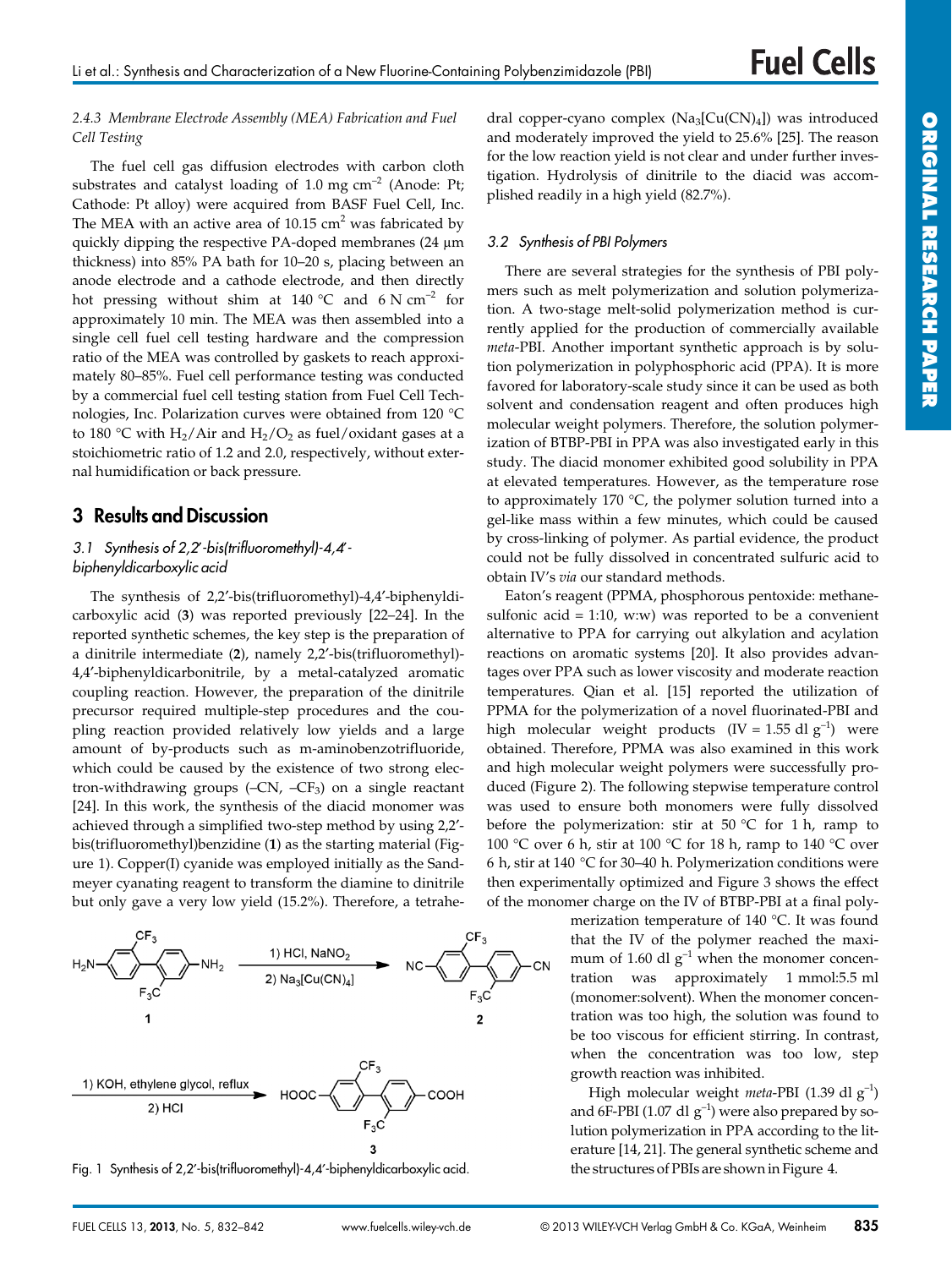# **Fuel Cells**



Fig. 2 Synthesis of BTBP-PBI in Eaton's reagent.



Fig. 3 Effect of monomer concentration on IV for BTBP-PBI at a polymerization temperature of 140 °C.

#### *3.3 Polymer Characterization*

#### *3.3.1 Spectral Characterization*

The BTBP-PBI as well as *meta*-PBI and 6F-PBI were characterized by FTIR and the spectra are shown in Figure 5. All polymers exhibited characteristic absorption bands in the broad region of  $3500-2800$  cm<sup>-1</sup>, which are ascribed to the hydrogen bonded and non-hydrogen bonded N–H and aromatic C–H stretching of the benzimidazole rings. The region 1630–1380  $\text{cm}^{-1}$  was attributed to the C=C and C=N stretching, in-plane ring vibration of benzimidazole as well as imidazole ring breathing mode. The broad peak at 1259– 1313  $cm^{-1}$  corresponded to the C–F stretching vibration of BTBP-PBI. The polymers were also characterized by  $^1\mathrm{H}$  NMR and  $^{19}$ F NMR. In the  $^{1}$ H NMR spectra (Figures 6–8), the benzimidazole characteristic proton signals were observed in all PBIs such as imidazole protons (e.g. for BTBP-PBI, H<sub>4</sub>; 13.36 ppm) and biphenyl protons (e.g. for BTBP-PBI,  $H_1$ ,  $H_2$ and H<sub>3</sub>; 7.68–8.07 ppm). In the <sup>19</sup>F NMR spectra (Figures 9 and 10), the fluorine signals of BTBP-PBI and 6F-PBI were observed at –57 ppm and –63 ppm, respectively. All the characterizations confirmed the successful preparation of the desired PBI polymers.



Fig. 4 Synthesis of *meta*-PBI and 6F-PBI in PPA.



Fig. 5 FTIR spectra of BTBP-PBI, *meta*-PBI and 6F-PBI.



Fig. 6  $\,$  <sup>1</sup>H NMR spectrum of BTBP-PBI in DMSO-d<sup>6</sup>.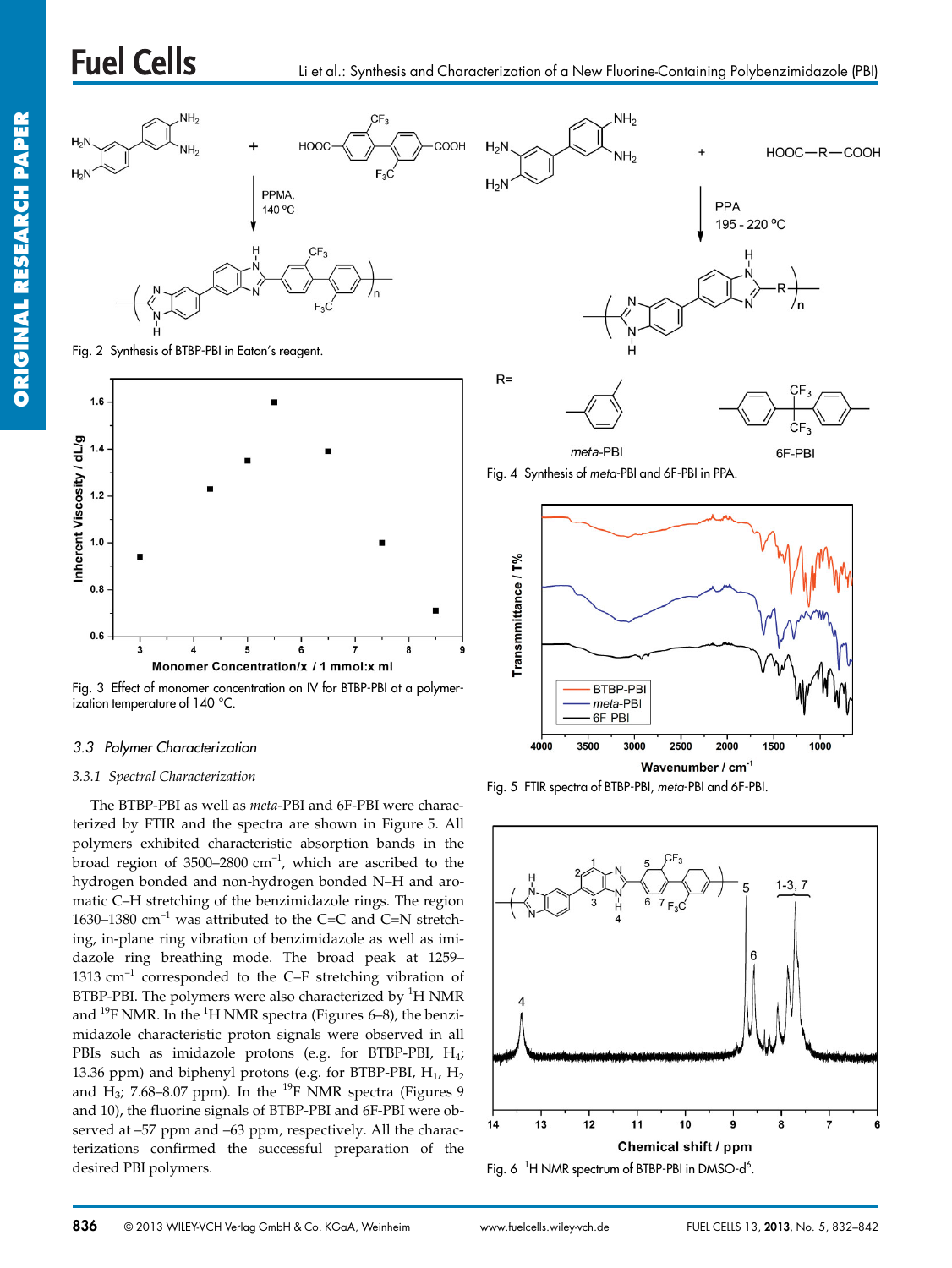

Fig. 7<sup>1</sup>H NMR spectrum of *meta*-PBI in DMSO-d<sup>6</sup>.



Fig. 8  $\,$  <sup>1</sup>H NMR spectrum of 6F-PBI in DMSO-d<sup>6</sup>.



Fig. 9<sup>19</sup>F NMR spectrum of BTBP-PBI in DMSO-d<sup>6</sup>.

#### *3.3.2 Thermal Properties*

The thermal stability of BTBP-PBI, *meta*-PBI, and 6F-PBI were studied using TGA under nitrogen flow (20 ml min–1) at a heating rate of 10 °C min–1 and the results are shown in Figure 11 and Table 1 (all of the weight loss calculations were based on the dry weight of polymers after water removal). The 7.0 wt.% water loss of BTBP-PBI between room temperature and ca. 200 °C was attributed to the hydrophilic characteristics of PBI polymers. This number is comparable to that of 6F-PBI (5.66 wt.%) but much smaller than that of *meta*-PBI (16.7 wt.%), which is likely caused by the introduction of the more hydrophobic trifluoromethyl groups. The BTBP-PBI



Fig. 10  $^{19}$ F NMR spectrum of 6F-PBI in DMSO-d<sup>6</sup>.



Fig. 11 TGA thermograms of BTBP-PBI, *meta*-PBI and 6F-PBI in nitrogen atmosphere.

Table 1 Thermal stabilities of PBI derivatives.

| Polymer  | Water $(wt.\%)$ | Decomposition temperature $(^{\circ}C)$ |                        |                         |  |
|----------|-----------------|-----------------------------------------|------------------------|-------------------------|--|
|          |                 | $0.02 \text{ wt.} \%$                   | $5.0 \,\mathrm{wt.}\%$ | $10.0 \,\mathrm{wt}$ .% |  |
| BTBP-PBI | 7.00            | 277                                     | 471                    | 536                     |  |
| meta-PBI | 16.7            | 379                                     | 691                    | 754                     |  |
| 6F-PBI   | 5.66            | 410                                     | 478                    | 566                     |  |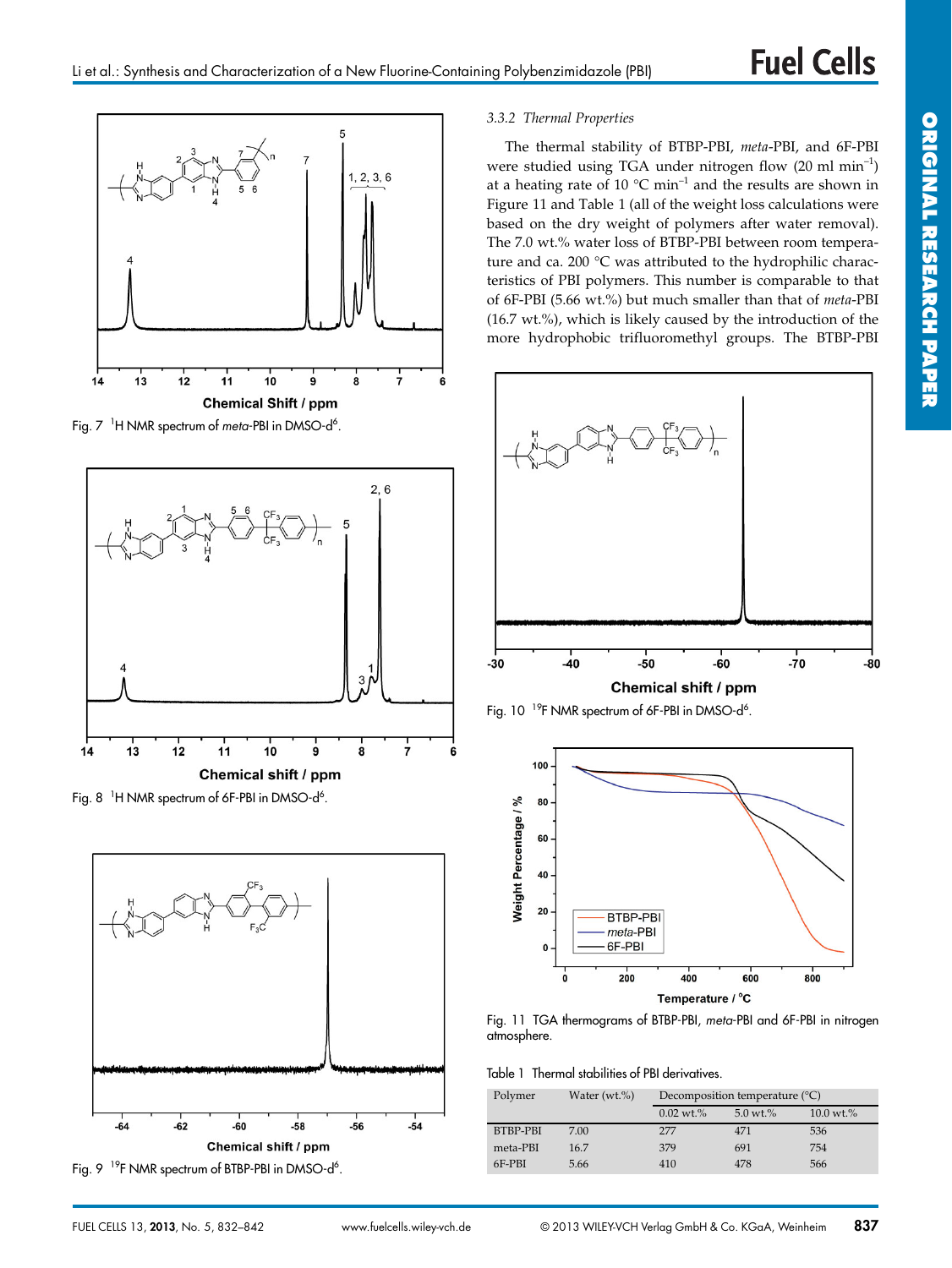was stable up to  $277 \text{ °C}$  (0.02 wt.% loss of the dry polymers) and the decomposition temperatures of  $TD_5$  and  $TD_{10}$  (5 and 10 wt.% loss of the dry polymers) were 471 and 536  $°C$ , respectively. The polymer was completely decomposed at 900 °C. The overall thermal stability of BTBP-PBI was slightly lower than that of *meta*-PBI and 6F-PBI, but sufficiently stable for realistic fuel cell applications [26]. The glass-transition temperature  $(T<sub>g</sub>)$  of the BTBP-PBI was not detectable by DSC up to  $450^{\circ}$ C.

#### *3.3.3 Polymer Solubility*

The solubility characteristics of all PBIs were determined at ambient conditions and at various polymer concentrations (1.0–5.0 wt.%) and the results are shown in Table 2. The BTBP-PBI polymer showed higher solubility than *meta*-PBI and comparable solubility as 6F-PBI in some polar, aprotic solvents such as DMAc, NMP, and DMF, which could be attributed to the introduction of the bulky and twisted biphenyl structure into the polymer backbone. However, it was found for the high concentration solutions (5.0 wt.%) that the BTBP-PBI polymers were susceptible to precipitating out of solution after sitting and formed gels. Further shaking at ambient conditions or slight heating did not convert it back to the solution state. The addition of LiCl (4 wt.%) to DMAc as a stabilizer effectively postponed or prevented the polymer precipitation. All polymers were insoluble in common organic solvents such as acetone, THF, and MeOH.

#### *3.3.4 Oxidative Stability*

The oxidative stabilities of all PBIs were investigated by measuring the weight loss of the pre-dried polymer powders, which had been immersed into Fenton's reagent for 24 h at different temperatures. Fenton's reagent (20 ppm Fe (II) in  $3\%$  H<sub>2</sub>O<sub>2</sub>) is an effective method to generate hydroxyl/peroxyl radicals to simulate the oxidative attack during the realistic fuel cell operation [27, 28]. Table 3 shows the testing results of BTBP-PBI as well as that of Nafion 115 and *meta*-PBI and 6F-PBI for comparison. It was found that the weight losses of BTBP-PBI at r.t. and 80 °C are 0 and 0.5 wt.%, respectively. This result is similar to that of 6F-PBI but lower than that of Nafion 115 and *meta*-PBI tested at similar conditions, indicating the trifluoromethyl groups are very stable from radical attack in harsh conditions.

#### *3.4 Membrane Preparation and Characterization*

#### *3.4.1 PBI Dense Membrane Preparation*

BTBP-PBI dense films were fabricated *via* a solution casting method. A 3.0 wt.% BTBP-PBI solution in DMAc was used for the initial film casting study. However, it was very difficult to obtain high-quality PBI dense films due to the short-term stability of the polymer solution as mentioned in Section 3.3.3. Therefore, a more dilute polymer solution (approximately 1.5 wt.%) was prepared and poured onto a glass plate with restraints on each side to obtain the dense films with desired thicknesses. When the wet film was dried in air, only opaque and mechanically weak films (Figure 12, left) were formed, indicating a strong phase separation, which could be attributed to the hydrophilic characteristics of both PBI and DMAc. In comparison, when the film was treated in a dry environment (dry nitrogen atmosphere), mechanically strong and transparent films (Figure 12, right) were successfully prepared. The *meta*-PBI and 6F-PBI films were prepared under similar optimized film processing conditions.

Table 3 Oxidative stability of PBI derivatives and Nafion tested in Fenton's Reagent for 24 h.

| Sample     | Weight loss% |                         |  |  |  |
|------------|--------------|-------------------------|--|--|--|
|            | r.t.         | 80 $°C$                 |  |  |  |
| Nafion 115 | 1.3          | 3.2                     |  |  |  |
| meta-PBI   | 0            | 0.8                     |  |  |  |
| BTBP-PBI   | 0            | 0.5                     |  |  |  |
| 6F-PBI     | $0^a$        | 0 (180 °C) <sup>a</sup> |  |  |  |

<sup>a</sup>The data was obtained from the literature [14].



Fig. 12 BTBP-PBI dense films (left: dried under air; right: dried under nitrogen).

#### Table 2 Solubility characteristics of PBI derivatives.

|                 | <b>DMAc</b>          |                     | LiCl/DMAc            |                     | <b>NMP</b>           |                      | <b>DMF</b>           |                     | Acetone                  | <b>THF</b>               | MeOH                     |
|-----------------|----------------------|---------------------|----------------------|---------------------|----------------------|----------------------|----------------------|---------------------|--------------------------|--------------------------|--------------------------|
|                 | $1.5 \text{ wt.} \%$ | $5.0 \text{ wt.} %$ | $1.5 \text{ wt.} \%$ | $5.0 \text{ wt.} %$ | $1.5 \text{ wt.} \%$ | $5.0 \text{ wt.} \%$ | $1.5 \text{ wt.} \%$ | $5.0 \text{ wt.} %$ | $1.0 \,\mathrm{wt.}\%$   | $1.0 \text{ wt.} \%$     | $1.0 \text{ wt.} \%$     |
| <b>BTBP-PBI</b> | $^{++}$              | $^{++}$             | $^{++}$              | $^{++}$             | $^{++}$              | $^{++}$              | $++$                 | $^{++}$             | $\qquad \qquad -$        | -                        | $\overline{\phantom{0}}$ |
| meta-PBI        |                      |                     |                      | $+$                 |                      |                      |                      |                     | $\qquad \qquad -$        | $\overline{\phantom{0}}$ | $\overline{\phantom{0}}$ |
| 6F-PBI          | $^{++}$              | $^{++}$             | $^{++}$              | $^{++}$             | $^{++}$              | $^{++}$              | $^{++}$              | $^{++}$             | $\overline{\phantom{m}}$ | $\qquad \qquad -$        | $-$                      |

DMAc, *N*,*N*-dimethylacetamide; LiCl/DMAc, 4 wt.% LiCl in DMAc; NMP, *N*-methyl-2-pyrrolidinone; DMF: *N*,*N*-dimethylformamide; THF, tetrahydrofuran; MeOH, methanol.

++, mostly soluble; ++\*, mostly soluble, but polymer may precipitate from solution after sitting; +, partially soluble or swelling; –, insoluble. *meta*-PBI and 6F-PBI were synthesized in house.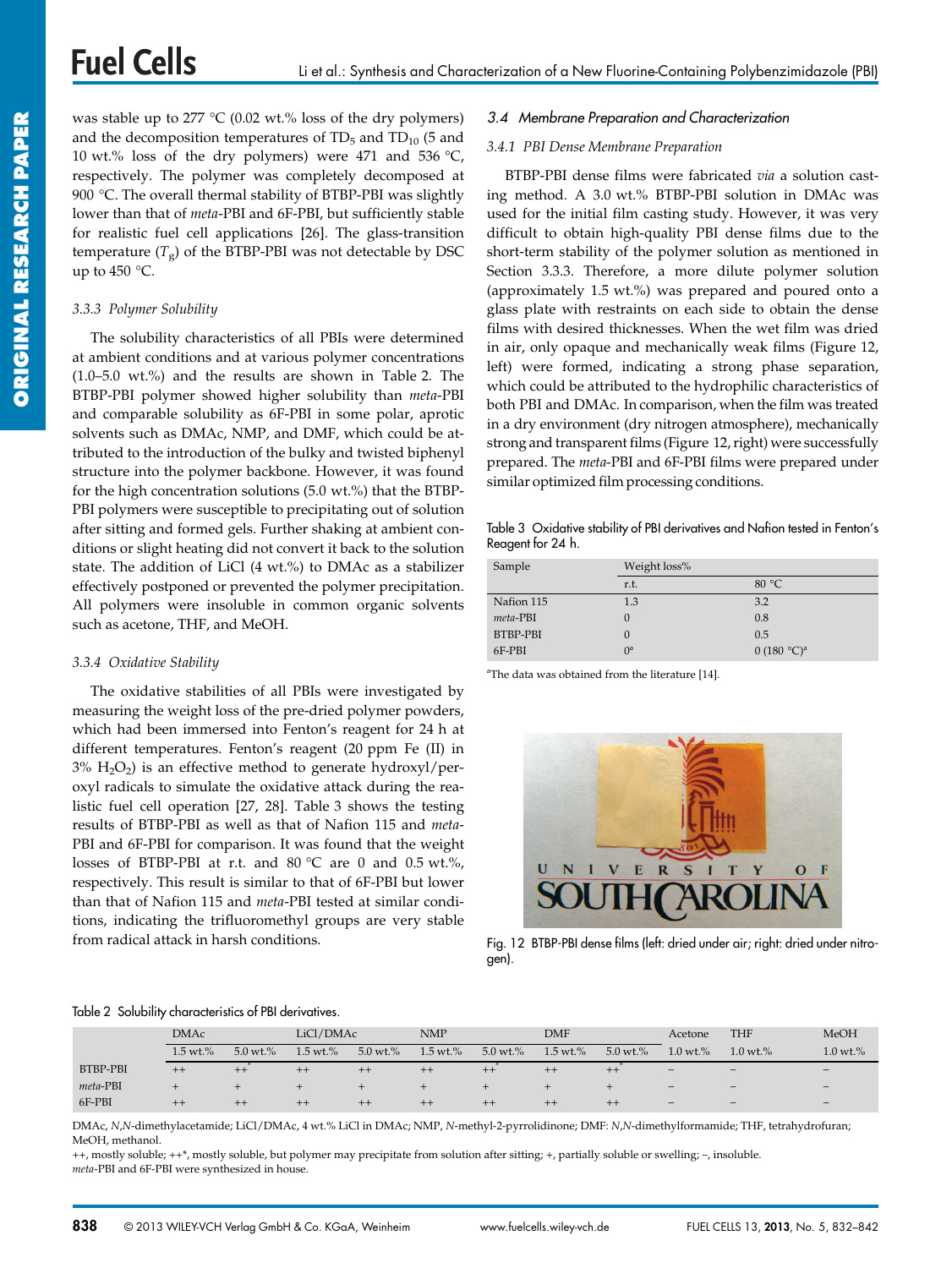#### *3.4.2 PBI Crystallinity*

To study the polymer morphology of BTBP-PBI, the dense film prepared was examined using WAXS. Figure 13 shows the diffraction pattern of BTBP-PBI. A very broad peak (halo) was clearly observed, indicating the amorphous nature of polymer. It is believed that the introduction of twisted bistrifluoromethyl biphenyl groups effectively suppressed the polymer chain packing and crystallization. The polymer crystallinity of *meta*-PBI and 6F-PBI were reported in the literature and similar amorphous nature was observed [29]. The amorphous morphology is beneficial to improve the polymer's properties such as solubility and proton conductivity.

#### *3.4.3 Acid Absorption*

PA-doped BTBP-PBI membranes were prepared by immersing the dense films into PA solutions at ambient conditions for more than 48 h. The time for PBI membranes to reach maximum acid doping levels was reported to vary (16–50 h), which may be caused by variations in membrane thicknesses [30,31]. A series of PA baths with different concentrations (50% PA–90% PA) were used to study the polymers' acid absorption and stability behaviors. As shown in Figure 14, for BTBP-PBI, a steady increase in PA doping levels was observed with an increase in the PA bath concentrations until 75%. When the concentration reached 80%, the PA doping showed an abrupt increase to 10.70 PA/RU, which was caused by strong swelling of the polymer in acid. As evidence, a large increase of membrane thickness from 15 to 38 µm was observed. Beyond this PA concentration, the polymer membrane was found to be partially soluble. The 6F-PBI dense films were also dipped into PA solutions with similar concentrations to help to better understand how the PBI backbone structure could affect its acid uptake behavior. As shown in Figure 3, for 6F-PBI there are also two trifluoromethyl groups per polymer repeat unit within its backbone but these two groups are connected by a tetrahedral carbon center, which makes the polymer's backbone relatively more flexible than BTBP-PBI's. It was found these two

7000 6000 5000 Intensity / Counts 4000 3000 2000 1000  $\mathbf 0$  $10$  $15$  $\overline{5}$ 20 25 30 35 40 45  $2\theta$  / degree

PBIs exhibited similar doping behavior at low PA concentrations. However, 6F-PBI showed better stability and also a higher PA doping level when it was immersed in high concentration PA (approximately 13.17 PA/RU when soaked in 85% PA). This indicates that the more rigid polymer backbone and decreased chain flexibility of BTBP-PBI could result in the lower swelling ability as compared to 6F-PBI. The acid absorption behavior of *meta*-PBI was also reported and it showed slightly lower acid doping levels than the other two fluorinated PBIs.

#### *3.4.4 Mechanical Properties*

The tensile properties of BTBP-PBI dense membrane and the membranes with various PA doping levels were measured and the results are shown in Table 4. The pure PBI films showed a Young's modulus of 3.62 GPa, a tensile strength of 111 MPa and an elongation at break of 6%. These mechanical properties are higher than the other fluorine-containing PBIs that have been reported (e.g. the Young's modulus and tensile strength of 6F-PBI, 4F-PBI, and 14 F-PBI are all lower than 1.20 GPa and 55 MPa [12,16]). The mechanical properties of the membrane were reduced drastically when it was doped with PA and further decreased with increased PA doping levels, which is attributed to the increased plasticizing effect of the small molecules (PA and  $H_2O$ ). The tensile properties of *meta*-PBI and 6F-PBI prepared in our lab were also tested and compared with that of BTBP-PBI as shown in Figures 15 and 16. They showed similar acid absorption trends and mechanical strength as BTBP-PBI. Figure 17 shows the composition percentages of BTBP-PBI membranes doped with different amounts of PA. It was found that as the PA doping level increased to 10.70 PA/RU the polymer percentage dropped to 22.50 wt.% whereas the percentages of acid and water increased to 45.35 and 32.14 wt.%, respectively. This is consistent with the large decrease in mechanical properties of the BTBP-PBI membranes. Similar trends were also observed from *meta*-PBI and 6F-PBI as shown in Figures 18 and 19.



Fig. 14 PA doping levels of BTBP-PBI membranes (triangles), meta-PBI (squares) and 6F-PBI membranes (circles) treated by PA at different concentrations.

**ORIGINAL**

Fig. 13 WXRD pattern of BTBP-PBI dense film.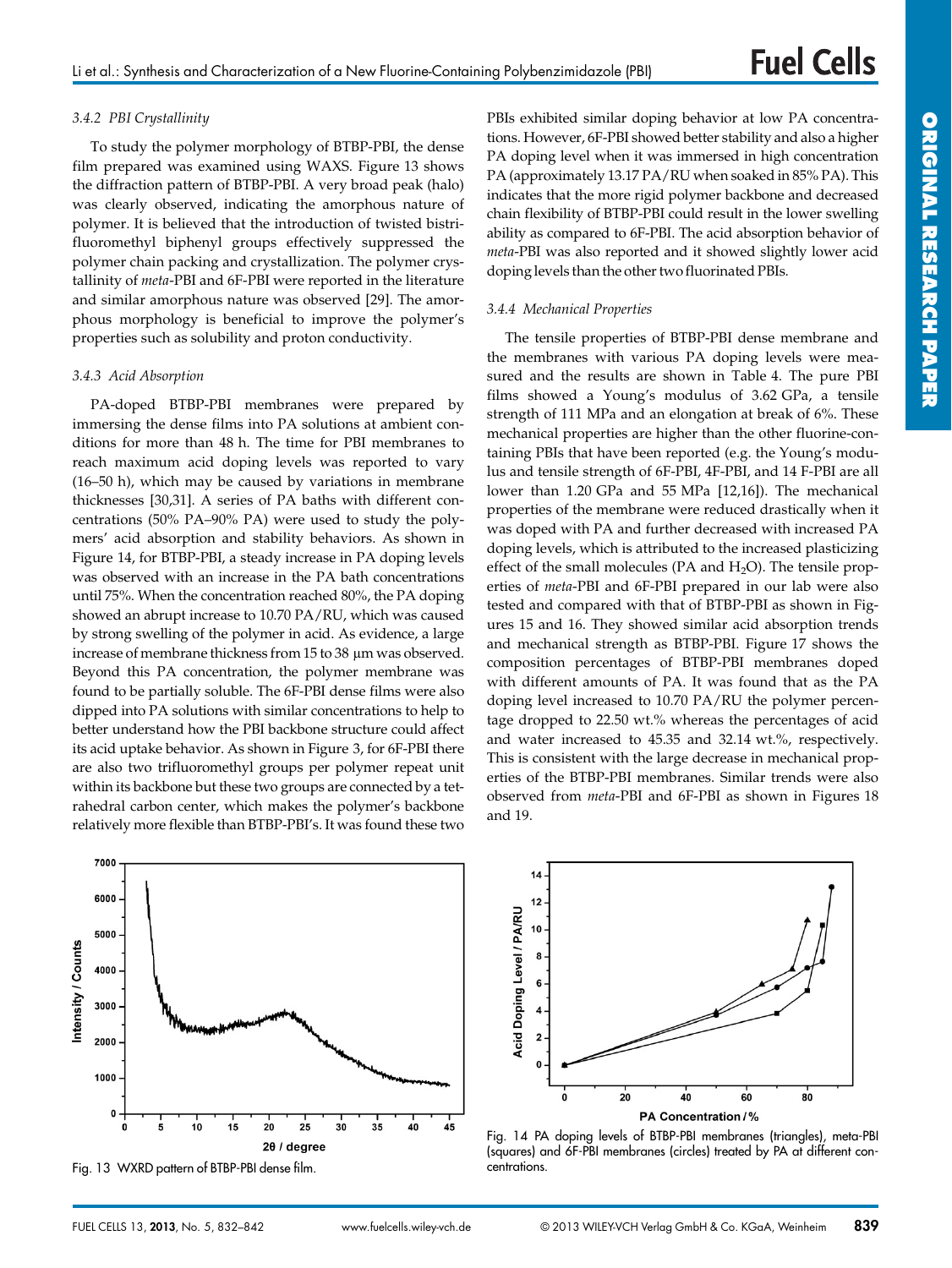#### Table 4 Mechanical properties of BTBP-PBI membranes.

|                     | Young's modulus<br>(Gpa) | Tensile strength<br>at break (MPa) | Tensile strain<br>at break $(\%)$ |
|---------------------|--------------------------|------------------------------------|-----------------------------------|
| BTBP-PBI            | 3.617                    | 111.3                              | 6.225                             |
| $BTRP-PBI - 3.93PA$ | 1.446                    | 46.43                              | 12.58                             |
| $BTBP-PBI - 5.98PA$ | 0.664                    | 26.59                              | 29.13                             |
| $BTBP-PBI - 7.08PA$ | 0.394                    | 14.52                              | 30.25                             |
| $BTBP-PBI-10.70PA$  | 0.069                    | 3.264                              | 36.19                             |



Fig. 15 Tensile Strength of PBI membranes (triangles: BTBP-PBI, squares: meta-PBI, circles: 6F-PBI) as a function of PA doping level at ambient temperature.



Fig. 16 Young's modulus of PBI membranes (triangles: BTBP-PBI, squares: meta-PBI, circles: 6F-PBI) as a function of PA doping level at ambient temperature.

#### *3.4.5 Proton Conductivity*

The proton conductivities of BTBP-PBI membranes with different PA doping levels were measured under anhydrous conditions as a function of temperature from r.t. to 180 °C. It was found that the conductivities increased with the increase in both temperature and acid loading. As shown in Figure 20, the conductivity values could be fitted by the Arrhenius equation (Eq. 3):



Fig. 17 Percentage composition of BTBP-PBI membranes treated by PA at different concentrations.



Fig. 18 Percentage composition of *meta*-PBI membranes treated by PA at different concentrations.



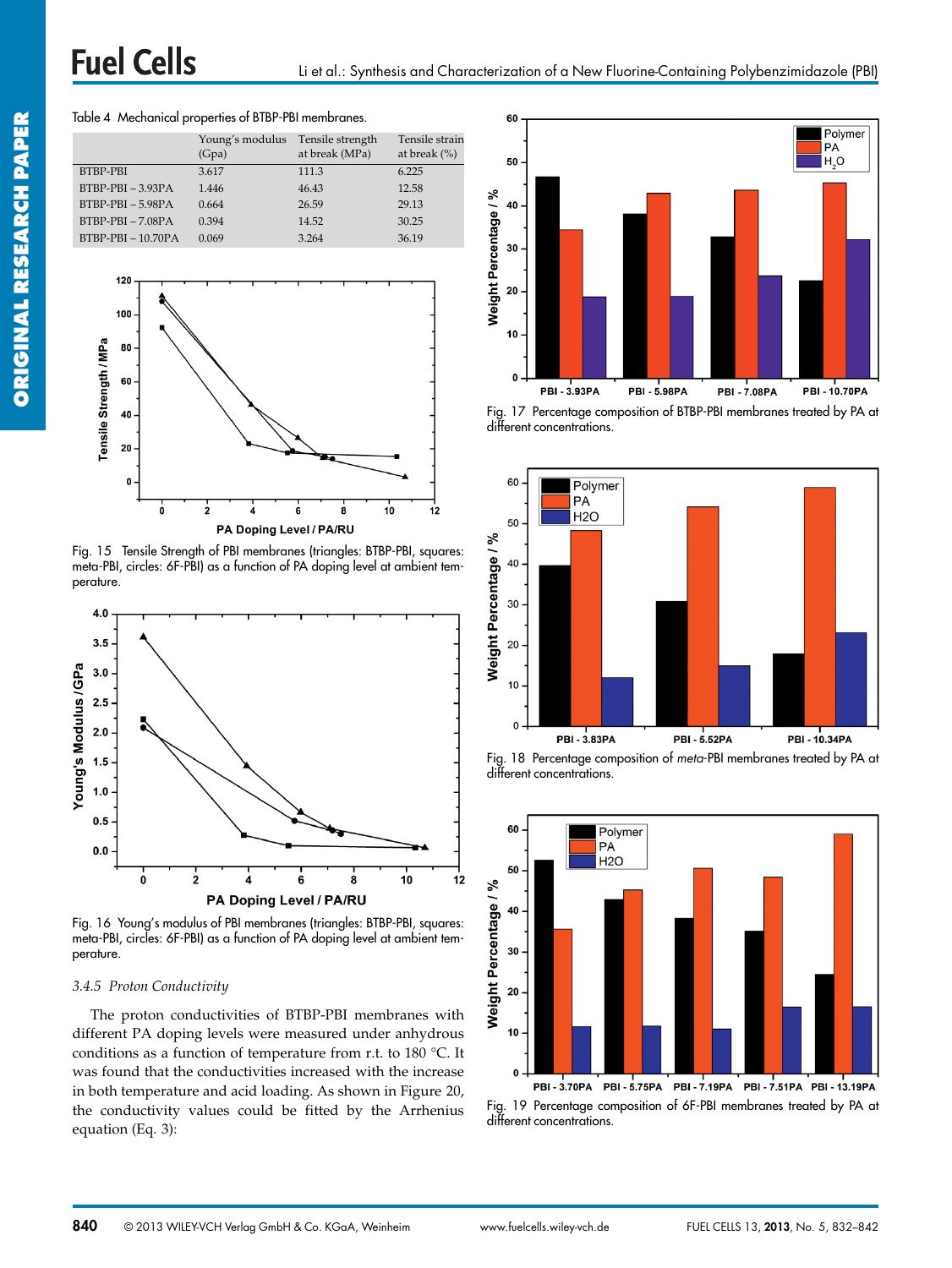$$
\sigma = \sigma^0 \exp\left(\frac{-E_a}{RT}\right) = \frac{A}{T} \exp\left(\frac{-E_a}{RT}\right)
$$
\n(3)

where  $\sigma^0$  and *A* are pre-exponential factors; *R* is the Boltzmann constant; *T* is membrane testing temperature and  $E_a$  is the activation energy. The activation energy for proton conduction was found to decrease as the PA doping level increased (47.87 kJ mol<sup>-1</sup> for doping level of 3.93 PA/RU; 46.58 kJ mol<sup>-1</sup> for doping level of 5.98 PA/RU; 38.50 kJ mol<sup>-1</sup> for doping level of 7.08 PA/RU). These values are of similar magnitude and trends to PA-doped *meta*-PBI membranes (41 KJ mol<sup>-1</sup> for doping level of 3.00 PA/RU; 34 KJ mol<sup>-1</sup> for doping level of 4.20 PA/RU; 27.5 KJ mol<sup>-1</sup> for doping level of 6.0 PA/RU [32]). For the BTBP-PBI membrane with a doping level of 7.08 PA/RU, the maximum proton conductivity at 180 °C was approximately 0.02 S  $cm^{-1}$ , which is higher than literature data of some fluorine-containing PBI membranes (6F-PBI,  $1.70 \times 10^{-4}$  S cm<sup>-1</sup>, 3.0 mol PA/RU, 160 °C [33]; 14F-PBI,  $3.05 \times 10^{-3}$  S cm<sup>-1</sup>, 7.0 mol PA/RU, 150 °C [16]; 4F-PBI,  $~\sim$ 6.31 × 10<sup>-4</sup> S cm<sup>-1</sup>, 7.0 mol PA/RU, 150 °C [16]) and also m-PBI (6.0 mol PA/PBI, ~1.0 × 10<sup>-2</sup> S cm<sup>-1</sup>, 160 °C, relative humidity =  $0$  [32]). It is noteworthy that the membrane with a PA doping level of 10.70 PA/RU (immersed in 80% PA) could not be tested accurately since it became very soft and underwent large deformation at elevated temperatures. In realistic fuel cell applications, it is important to find the best combination of proton conductivity and mechanical strength of the membrane.

#### *3.4.6 Fuel Cell Testing*

The BTBP-PBI membrane with a PA doping level of 7.08 PA/RU was chosen for the MEA preparation. Just prior to MEA fabrication, the membrane was dipped into a 85% PA solution for approximately 10–20 s, which was performed to decrease the interface resistance between membrane and electrodes. This acid pre-treatment was found to be effective in



Fig. 20 Temperature dependence of proton conductivity of BTBP-PBI membranes without humidification. PA doping levels of PTBP-PBI membranes: (squares) 3.93 mole/RU; (circles) 5.98 mol/RU; (triangles) 7.08 mol/RU.

improving the ultimate fuel cell performance and the detailed mechanism is still under investigation. The fuel cell performance of BTBP-PBI was then investigated in a  $10.15 \text{ cm}^2 \text{ sin}$ gle cell fuel cell and Figure 21 shows the polarization curves of BTBP-PBI tested at 180 °C under  $H_2/A$ ir and  $H_2/O_2$ . The open circuit voltages (OCV) of the membrane at both gas conditions were found to be low (0. 754 and 0.813 V under  $H_2/A$ ir and  $H_2/O_2$ , respectively), which could be attributed to the relatively low membrane thicknesses  $(15 \mu m - \text{before})$ acid doping; and  $24 \mu m$  – after acid doping) and non-optimized hot-pressing conditions (e.g. compression pressure, temperature, time, etc.). However, the membrane still operated reliably and, at a current density of  $0.2 \text{ A cm}^{-2}$ , the cell voltage of BTBP-PBI in  $H_2/A$ ir operation was approximately 0.649 V. It then increased to 0.728 V when the gas pair was switched to  $H_2/O_2$ , which is due to the higher  $O_2$  partial pressure at the cathode side. The maximum power densities that BTBP-PBI obtained under  $H<sub>2</sub>/Air$  and  $H<sub>2</sub>/O<sub>2</sub>$  were 0.462 and  $0.574$  W cm<sup>-2</sup>, respectively. The overall fuel cell performance of BTBP-PBI was comparable to that of *meta*-PBI (190 °C,  $H_2/O_2$ , 0.55 W cm<sup>-2</sup> at 1.2 A cm<sup>-2</sup> [34]) and much better than that of 6F-PBI (160 °C,  $H_2/O_2$ , 0.43 W cm<sup>-2</sup> at 1.0 A cm<sup>-2</sup> [14]) reported in the literature.

### **4 Conclusion**

A novel high molecular weight, thermally stable, and organo-soluble BTBP-PBI containing electron-withdrawing trifluoromethyl groups at the 2 and 2′ positions of a biphenyl moiety was successfully synthesized by solution polymerization in Eaton's reagent. A diacid, namely 2,2′-bis(trifluoromethyl)-4,4′-biphenyldicarboxylic acid, was synthesized and purified by a new simplified two-step method. The introduction of a tetrahedral copper-cyano complex  $(Na_3[Cu(CN)<sub>4</sub>]$ as cyanating reagent moderately increased the reaction yield



Fig. 21 Polarization curves (filled symbols) and power density curves (unfilled symbols) for MEA using BTBP-PBI membrane. (Fuel cell operation conditions: 1 atm, 180 °C, constant stoichiometry H<sub>2</sub> ( $\lambda = 1.2$ )/air  $(\lambda = 2.0)$  (triangles) or  $(\lambda = 1.2)/O_2$  ( $\lambda = 2.0$ ) (squares), no external humidification).